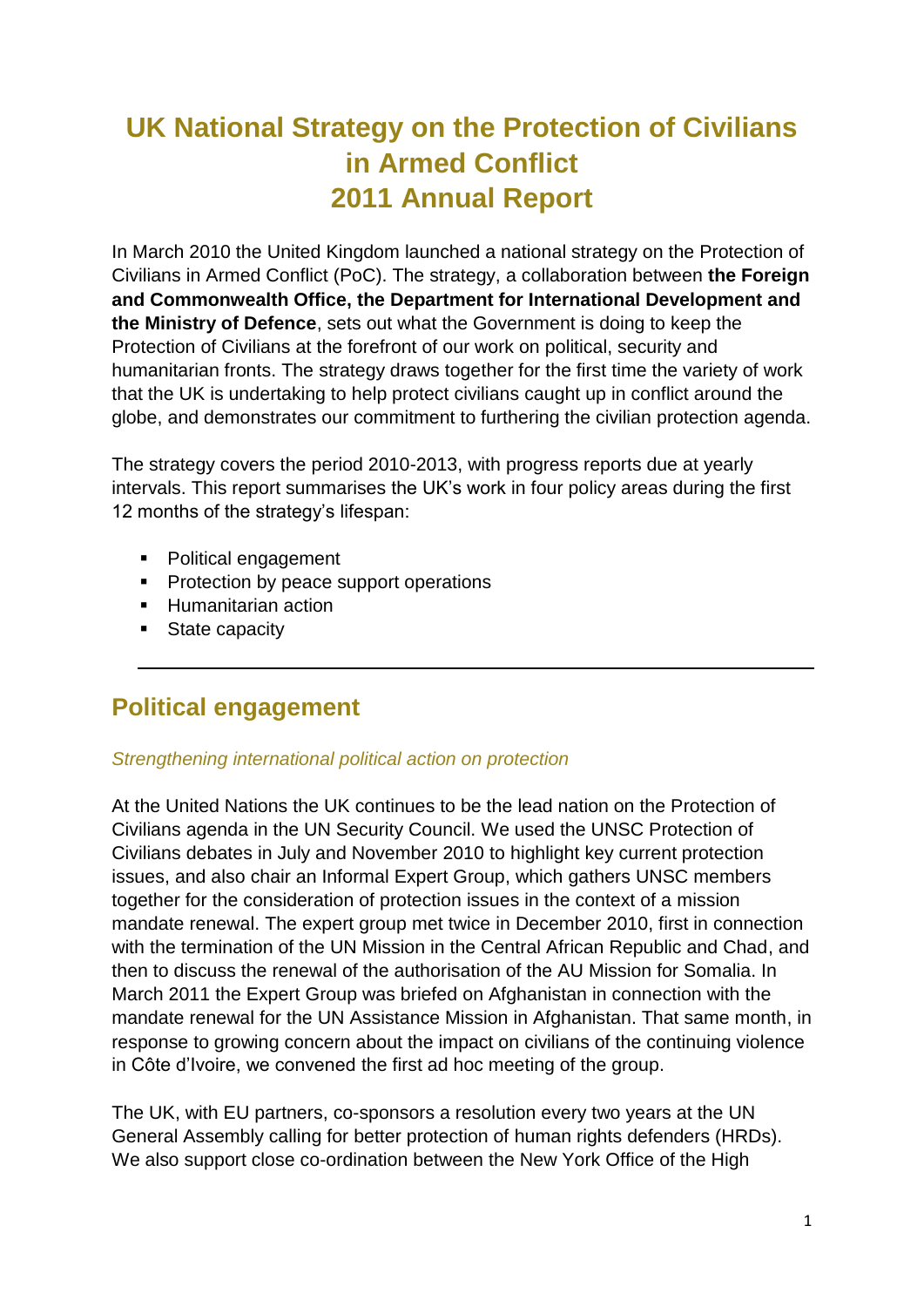Commissioner for Human Rights (OHCHR) and the protection lead – OCHA – to ensure maximum impact.

The UK launched its revised National Action Plan (NAP) on Women, Peace and Security (WPS) in November 2010. The NAP strengthens our ability to reduce the impact of conflict on women and girls and promote their inclusion in conflict resolution. It contains national, bilateral and multilateral commitments to further activity on UNSCR 1325 (2000), the landmark UN Security Council resolution on WPS. The bilateral action sets out activity being carried out in priority conflict or postconflict countries, and country plans have been developed for Afghanistan, the Democratic Republic of the Congo and Nepal.

We continue to be a key supporter of Women, Peace and Security in the UN Security Council. In December 2010 we worked closely with Council partners to adopt UNSCR 1960 (2010), which sets out strengthened accountability mechanism to combat sexual violence in armed conflict. We continue to push for inclusion of language on WPS in UN peacekeeping mandates; between April 2010 and March 2011 such language was successfully inserted in nine different UN peacekeeping mission resolutions.

The UK has aimed to support the UN"s Department of Political Affairs (DPA) in increasing its effectiveness in this area, drawing UNSC attention to potential conflict and situations that may require action to protect civilians.

### *Strengthening international, regional and national human rights and humanitarian law monitoring*

Human rights components of UN peacekeeping missions are now common. The UK fully supports their inclusion and in some cases (e.g. UNMIN – the UN Mission in Nepal) has been instrumental in strengthening them. We helped secure the inclusion of improved human rights language in the mandate of the UN mission in Western Sahara (MINURSO) - the main UN peacekeeping operation where such a component is lacking.

We have welcomed the OHCHR"s regular briefings to the UNSC on international humanitarian law and international human rights law monitoring, and have supported the OHCHR in this activity. A recent example was the High Commissioner"s April 2011 briefing to the UNSC on Côte d"Ivoire. There is also an increasing regularity of briefing during thematic debates – in particular on the Protection of Civilians and on Women, Peace and Security. The direct access of the OHCHR to the UNSC helps ensure that human rights monitoring is systematically and regularly used by Security Council members in their work.

The FCO"s Human Rights Command Paper, published on 31 March 2011, made clear the UK Government"s support for those acting to promote and protect human rights (human rights defenders – HRDs). The Foreign Secretary"s statement on 10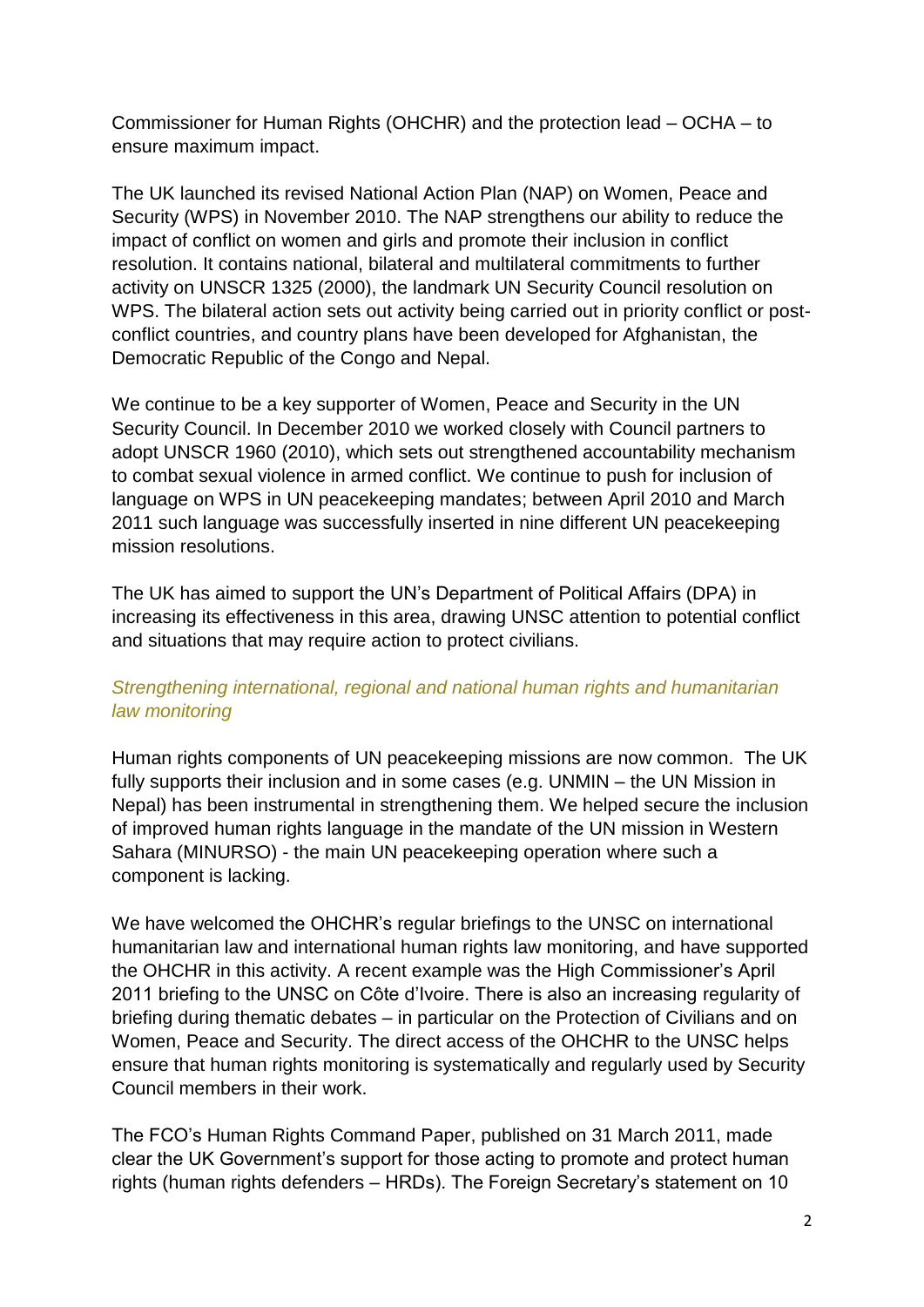December 2010 to mark International Human Rights Day focused on honouring HRDs. The UK has good contacts with a range of NGOs in the UK and overseas, and regularly takes note of their views and the views of individual HRDs whom we meet, to inform policy. We work bilaterally, with EU partners and others to publicly support HRDs, raising individual cases with the government concerned. We make Ministerial statements expressing concern at the treatment of HRDs, and refer to them in traditional and digital media.

### *Supporting international, national and community efforts for transitional justice*

The UK has been at the forefront of Special Sessions of the Human Rights Council (HRC) on Côte d"Ivoire, Libya and Syria. The resulting resolutions mandated Commissions of Inquiry for both Libya and Syria; both of these mechanisms have been mandated to tackle impunity. The resolution resulting from the Côte d"Ivoire Special Session urged the authorities to address impunity, and a second resolution during the March 2011 session of the HRC mandated a Commission of Inquiry. When these mechanisms report back to the Council the UK will encourage the relevant authorities to address their recommendations, and where necessary sponsor HRC resolutions based on the recommendations.

We have also called on authorities to tackle impunity during our national interventions on States Universal Periodic Reviews (UPR), with specific examples in the last 12 months being Nepal, Libya and Jamaica. The UK will continue to raise issues of impunity through the UPR and follow up with states to encourage implementation of UPR recommendations on impunity and justice.

On 11 April 2011 the UK convened a Wilton Park conference "Libya Human Rights, The Way Forward", which invited leading practitioners, lawyers and parliamentarians to discuss the Protection of Civilians during and post-conflict, and how to ensure accountability for human rights abuses committed.

### *Strengthening international justice mechanisms*

The Foreign Secretary"s speech on 15 September 2010 affirmed a continuing commitment to international justice as a key part of a values-based foreign policy. International criminal courts and tribunals demonstrate a commitment to ensuring no impunity for the most serious crimes, including war crimes, crimes against humanity and genocide.

The UK has a long-standing position of support for the work and objectives of the ICC, including in our position as one of only two States Parties in the P5. In February 2011 we drafted UN Security Council resolution 1970 (2011) in which the Council, acting unanimously, took action on the crisis in Libya, including referral of the situation to the ICC for investigation. The United Kingdom is the third largest contributor to the budget of the ICC and has signed agreements with the Court on sentence enforcement, witness protection and information sharing. We have also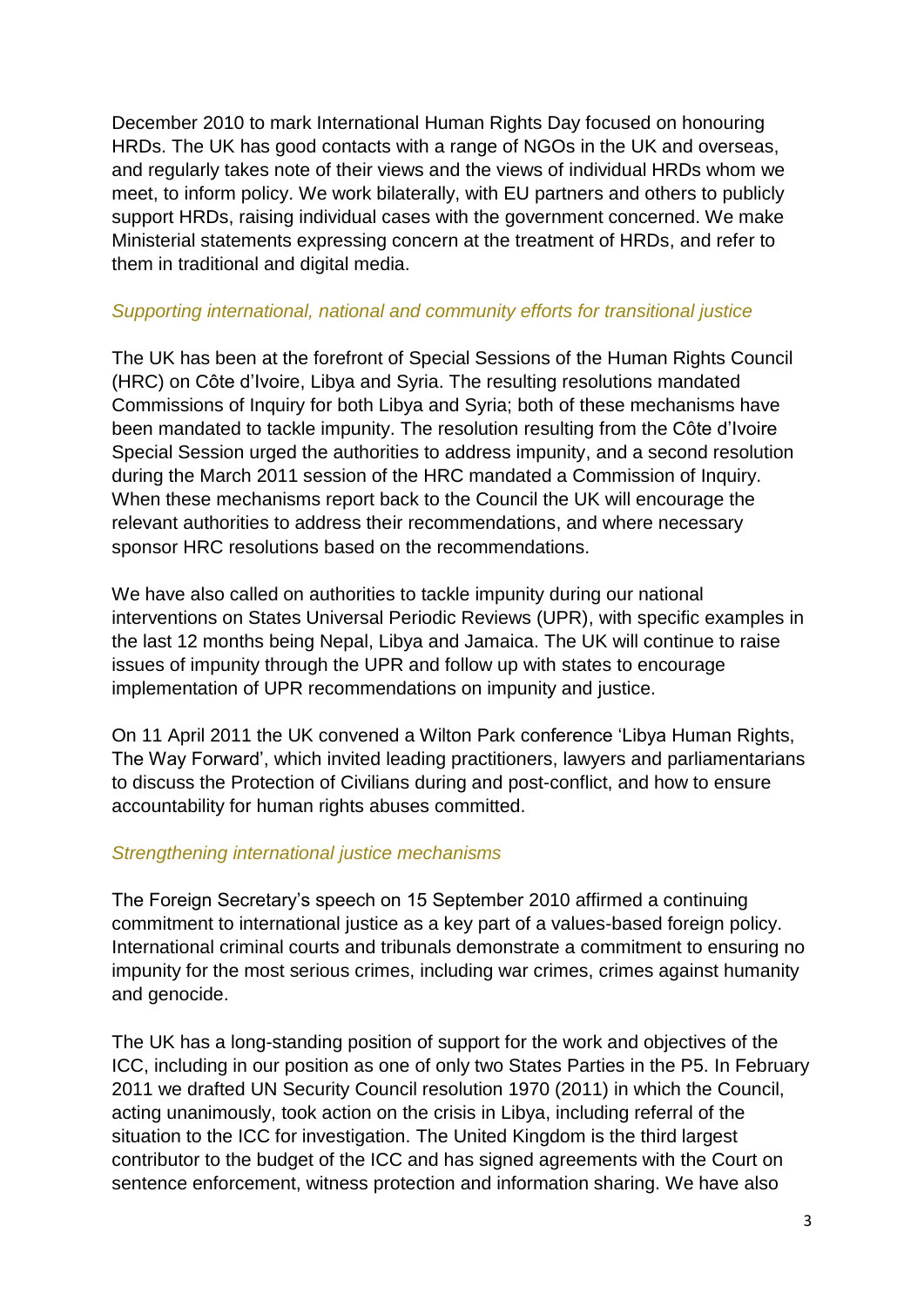been active in promoting the importance of experienced and competent candidates standing for judicial elections.

The UK continues to support the ad hoc International Criminal Tribunals for Rwanda (ICTR) and the former Yugoslavia (ICTY). During the reporting period we have facilitated meetings with witnesses and granted access to documents to both the Office of the Prosecutor of ICTY and the defence of various accused individuals. The UK has contributed financially to all tribunals including the voluntary funded ones: Sierra Leone, Cambodia and Lebanon; and we play a leading role in the management committees for all three. The UK also played a leading role in the drafting of the United Nations Security Council resolution on the Residual Mechanism for ICTR and ICTY adopted in December 2010. We are participating actively in the process of judicial elections in the ICC as well as in the Residual Mechanism by nominating candidates for each body.

# **Protection by peace support operations**

### *Better and more consistent language on protection in peace support operation mandates*

The UK"s prominent advocacy role in the UN Security Council on the Protection of Civilians puts us in a strong position to seek the inclusion of firm language on PoC in peacekeeping mission mandates. During the reporting period such assurances were secured in the following Security Council resolutions:

- UNSCRs 1919 (2010) and 1935 (2010) on Sudan;
- **UNSCR 1923 (2010) on Chad;**
- UNSCR 1925 (2010) on the Democratic Republic of the Congo;
- UNSCRs 1933 (2010), 1962 (2010) and 1967 (2011) on Côte d"Ivoire;
- UNSCR 1943 (2010) on Afghanistan;
- UNSCR 1964 (2010) on Somalia

In response to serious violence inflicted on Libya's civilian population by the Qadhafi regime, in March 2011 UNSCR 1973 (2011) authorised military action to put in place a no-fly zone to prevent air attacks on the Libyan people, and to take all necessary measures to stop attacks on civilians. A number of Libyan towns and cities had been under siege by regime ground forces, so coalition airstrikes were launched to help relieve the pressure on ordinary citizens, many of whom were trapped in their homes without electricity or communications, with dwindling supplies of food and water. The United Kingdom has been consistently clear that the action undertaken by coalition forces has been to protect the civilian population on the ground in Libya. UNSCR 1973 expressly authorised the use of force to protect civilians and civilian-populated areas.

March 2011 also saw the adoption of UNSCR 1975 (2011) on Côte d"Ivoire, in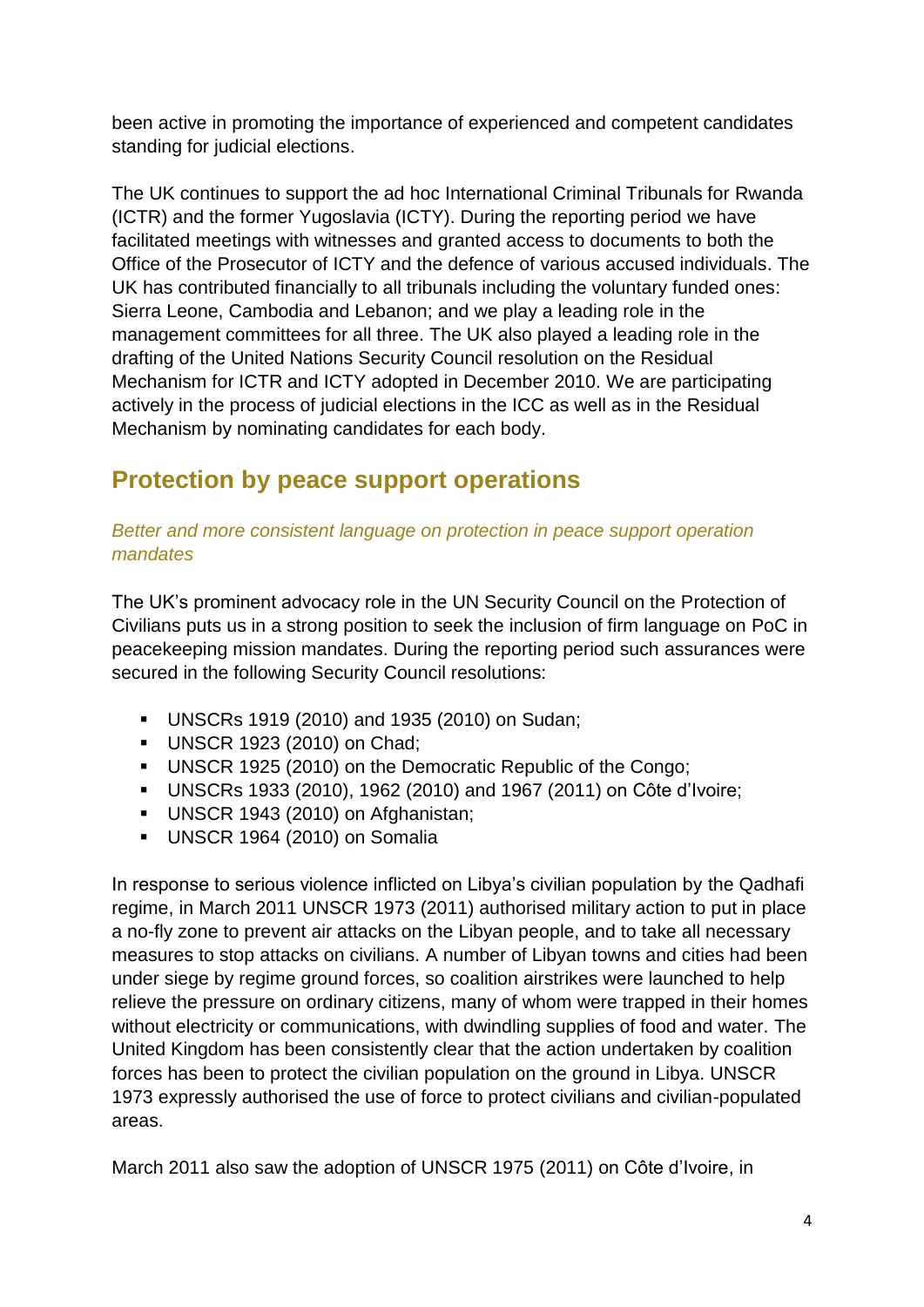response to the violent fallout from the political crisis in the West African country. The UK strongly supported the UN mission (UNOCI)"s robust posture and approach in implementing its mandate to prevent the use of heavy weapons and to protect civilians. We believe UNOCI took a pioneering step in increasing UN peacekeepers" level of responsibility for civilian protection, with the authorisation and support of the Security Council.

#### *Better reporting on protection issues by peace support operations*

In order to improve mission wide planning and monitoring and evaluation of PoC efforts, the UK negotiated language on a strategic framework and benchmarks for peacekeeping missions with a protection mandate in the 2011 report of the Special Committee on Peacekeeping Operations (C34), the UN General Assembly body that considers best practice in UN peacekeeping. Wherever possible we also seek to build on UNSCR 1894 (2009), the most recent example of a Security Council resolution on the Protection of Civilians, as the enhancement of protection by United Nations peacekeeping and other relevant missions is one of the five core challenges identified in the Secretary-General's report of that year.

#### *Better execution of protection tasks within a peace support operation*

A success this year was the inclusion of positive language in the report of the C34 Committee on improving the design and rollout of PoC-specific training. The UK has also provided funding to DPKO staff specifically to enable them to work on Protection of Civilians issues. We continue to engage with troop contributing countries on the implementation of PoC in peacekeeping mandates.

MOD maintains its commitment to military training teams in Africa. The main UK focus has been on support to the East African Standby Force through British Peace Support Team (East Africa), Kenya. We remain committed to supporting the development of effective and democratically accountable security forces across the Southern African Development Community region – especially where they wish to deliver United Nations/African Union (UN/AU) peacekeeping contingents to current African operations. UK MOD also has Military Advisory and Training Teams based in Nigeria and Sierra Leone. UK forces have also been assisting in the pre-deployment training of Ugandan troops for AMISOM (the AU mission in Somalia) with a specific emphasis on the Protection of Civilians.

MOD has undertaken work with the EU/AU joint project on support to African peacekeeping training centres; Italy leads on the EU side. The initiative is designed to provide peacekeeping training for military, civilian and police personnel. The UK provides one of two military advisors to the EU delegation to the AU in Addis Ababa.

The AU"s 2010 peacekeeping exercise Amani was the final exercise in the two-year Amani Africa cycle, designed to test and validate the operational readiness of the African Standby Force and the ability of the AU to deploy and manage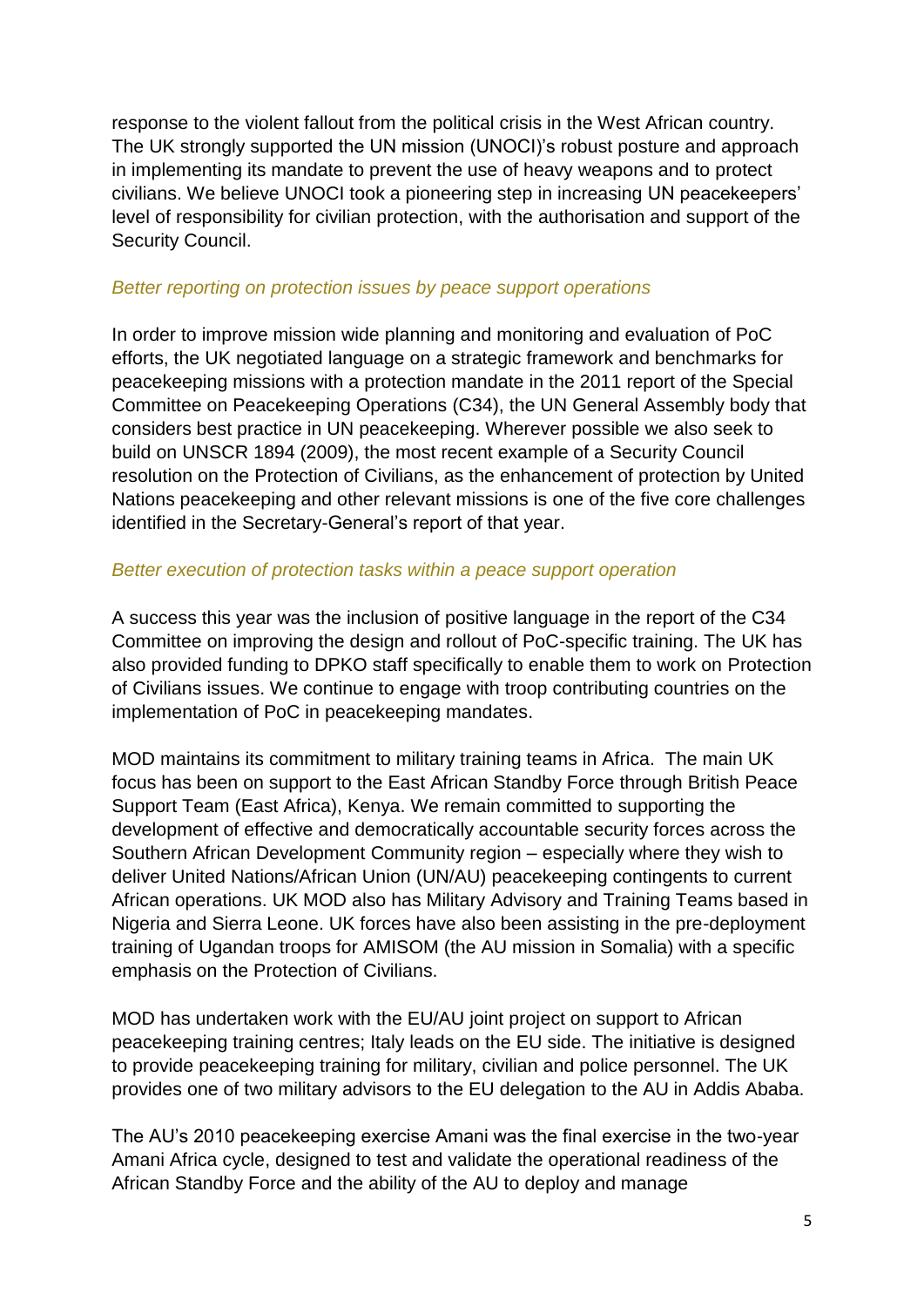multidimensional peace support operations. MOD has supported with both manpower and funding. The AU has declared the series of exercises, and Amani 2010 in particular, a success which has consolidated the African Standby Force"s ability to promote African peace and stability. The lessons learned will now assist the AU to develop further doctrine and procedures. Despite this being the conclusion of this series of exercises, the AU/EU links are being maintained not least by the addition of a UK military officer in Brussels.

#### *Enhancing protection capabilities of troop and police contributing nations*

The MOD"s Development, Concepts and Doctrine Centre has developed a Joint Doctrine Note, centred on peacekeeping, which includes a number of thematic protection resolutions. The Protection of Civilians represents a large proportion of this note. The note, compiled in consultation with Other Government Departments and Non-Governmental Organisations, draws on current national and international strategies to establish best practice and, importantly, attempts to standardise peacekeeping language in line with UN policies. Noting that it is an iterative document, the Doctrine Note will inform further doctrine development and is available for other countries to utilise.

In addition to the updated doctrine, the MOD"s Military Annual Training Tests have been expanded to include training and judgemental packages in Operational Law. All personnel deploying on operations are required to have undergone training in operational law, including: law of armed conflict; rules of engagement; use of force; judgemental training; shooting incident reviews; and captured persons handling. The package majors on distinction; there must be a clear distinction between the armed forces and civilians, or between combatants and non-combatants, and between objects that might legitimately be attacked and those that are protected from attack. MOD has revised its targeting policy to ensure it is even further aligned with Protection of Civilians doctrine. This outlines the incumbent responsibilities upon all UK personnel involved in the targeting process to ensure that civilians are not targeted and every effort is made to avoid civilian casualties.

As well as the assistance given by the training teams outlined earlier, and similar teams in Eastern European nations, the Defence Academy conducts numerous training courses which include other troop and police contributing nations. These courses are informed by PoC strategies and include specific sections on civilians in conflict and International Law, as well as wider morality issues. In the last 12 months MOD has hosted several "Managing Defence in the Wider Security Context" courses at the Defence Academy, and provided training in regional centres for over 350 senior armed forces officers and civilian officials.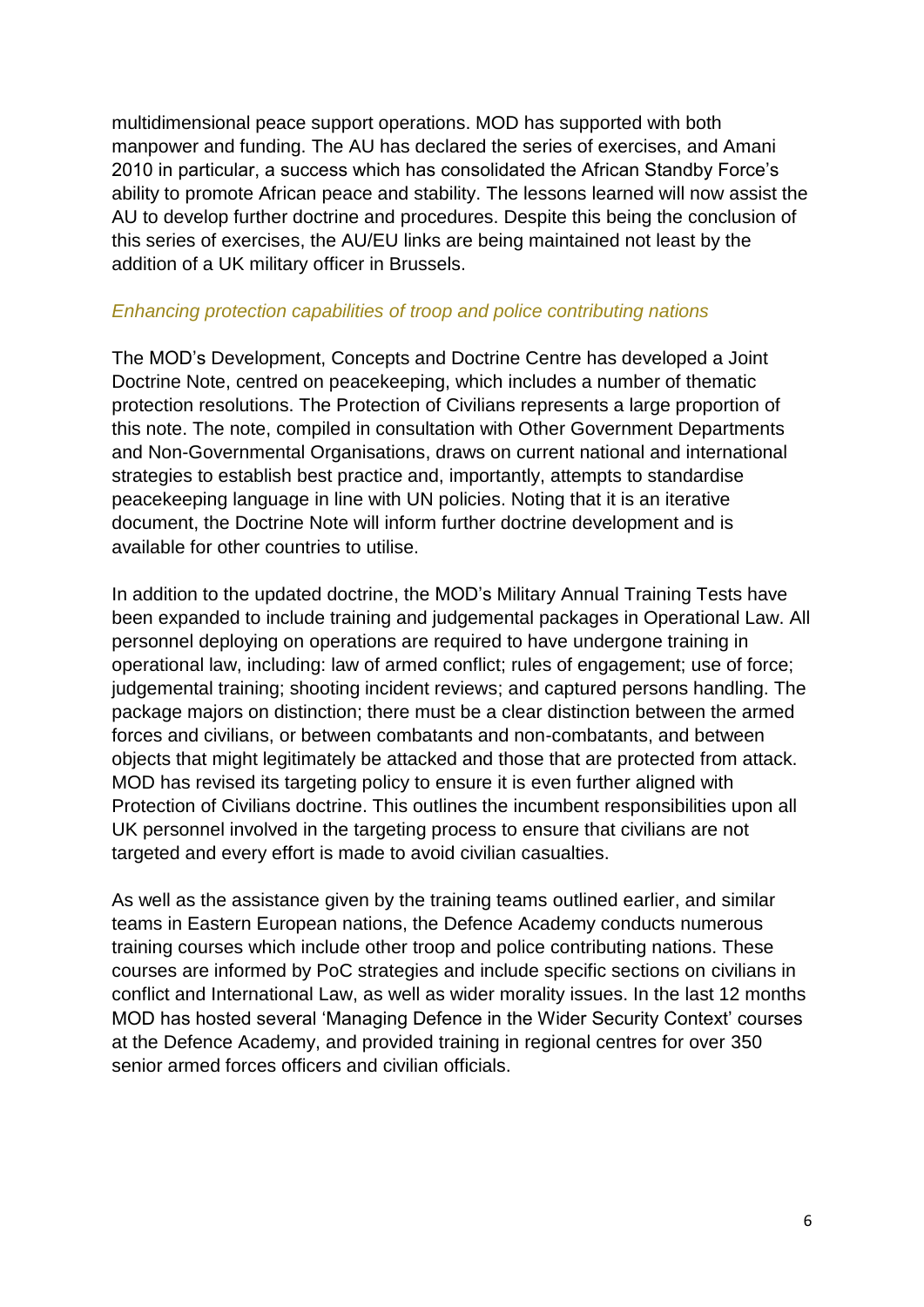# **Humanitarian action**

#### *Improving humanitarian access*

Humanitarian access and space were a central theme of the independent Humanitarian Emergency Response Review (HERR, March 2011) commissioned by DFID. Humanitarian space is one of the seven main themes of the HERR"s report, which recommends that DFID "re-asserts the premise that humanitarian action should be based on need, reaffirming the principles of humanity, neutrality and impartiality in the new DFID humanitarian policy" and ensures funding is made available for security and risk management for humanitarian workers. Our response to the HERR commits the Government to ensuring that our humanitarian aid is delivered on the basis of need, and on the basis of humanity, impartiality, neutrality and independence in accordance with our key international commitment. The Government"s strategy to end Violence Against Women and Girls (VAWG) also commits HMG to ensuring that UK humanitarian aid prevents and responds to violence against women and girls.

Language on humanitarian access and humanitarian principles has been included in UK statements in relevant UN fora, such as UNSC debates on PoC, the UN Economic and Social Council (ECOSOC) and on governing boards of humanitarian agencies. We have lobbied consistently via the UN Emergency Relief Coordinator and directly to governments, in fora such as the monthly High Level Committee on Darfur, for increased humanitarian access to populations displaced by governmentrebel conflict.

### *Strengthening the work of humanitarian agencies with an international protection mandate*

The performances of ICRC, UNHCR and OCHA were assessed through DFID"s Multilateral Aid Review (MAR), with ICRC rated as "very good" value for money and UNHCR and OCHA as "good" value for money. DFID will develop business cases for ICRC, OCHA and UNHCR, which will justify four-year core contributions to each agency. Performance in improving areas of weakness identified by the MAR will be assessed after two years and funding levels adapted accordingly.

HMG continues to be a strong supporter of OCHA, including its mandated role in advocating for PoC. Since March 2010 OCHA has issued two important publications:

- OCHA on Message: Protection (June 2010)
- OCHA Aide Memoire "For the consideration of issues pertaining to the Protection of Civilians in Armed Conflict" (Jan 2011)

Child protection remains central to UNICEF"s mandate and DFID continues to support their work in humanitarian emergencies, providing earmarked funding of £4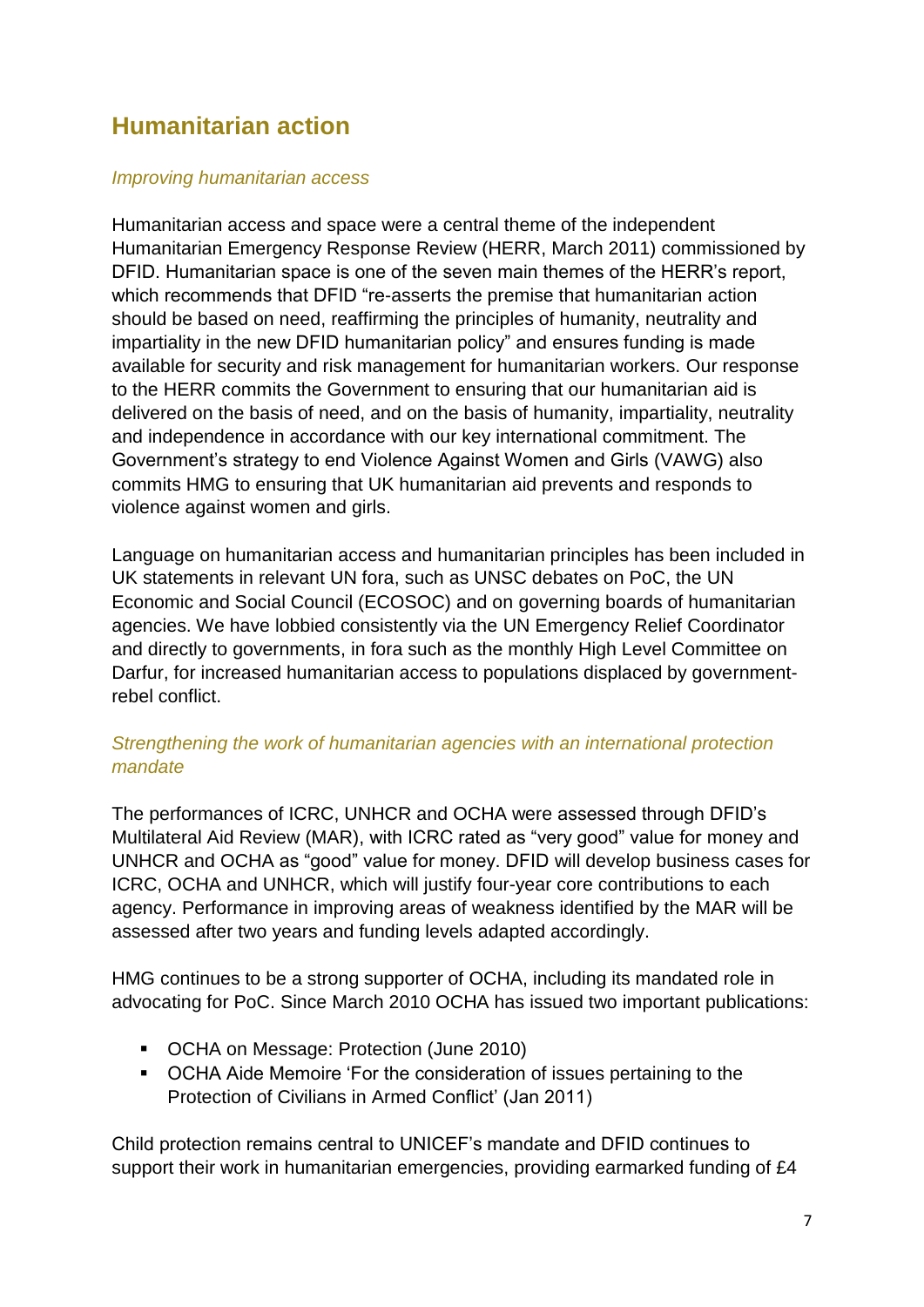million per year to their Humanitarian Thematic, in addition to the UK"s core funding to cover development work. We continue to monitor UNICEF"s performance in emergency situations. On 20 April 2011 Tony Lake, UNICEF Executive Director, issued a statement of great concern about the effects of violence on children caught up in escalating conflict in the Middle East and North Africa. The Multilateral Aid Review has resulted in a proposed uplifting of our humanitarian funding while also making it clear that future core funding will be dependent on UNICEF making tangible progress to improve their performance in humanitarian emergencies, including PoC responsibilities.

A specific DFID objective has been to integrate the Protection of Civilians into our humanitarian strategy, with the inclusion of protection indicators by which to measure success. Bilateral funding has been provided to protection-focused agencies in Somalia, including ICRC and OCHA, and to a lesser extent through pooled funding arrangements. We have also provided support to UNHCR in Kenya, and UK Ministers raised concerns with the Kenyan government over the protection of refugees. We have also funded 10% of ICRC"s budget in Sudan. Protection has been a main tenet of DFID's humanitarian strategy in Libya, where complex tribal and political affiliations have potentially placed many at risk of denial of assistance, enforced repatriations, arbitrary detentions and violence. DFID donated £5 million to the ICRC (approximately 9% of their appeal) during the Libyan crisis for protection and assistance activities.

A UK-hosted forum (the NGO Military Contact Group) meets every quarter with the aim of improving and strengthening communication between non-governmental aid organisations and the British armed forces and relevant government departments. It is chaired by the British Red Cross and its members include representatives from the FCO, MOD and DFID and from across the non-governmental aid organisation arena such as Merlin, Save the Children, Medecins Sans Frontieres and World Vision.

### *Strengthening the work of humanitarian agencies that do not have an express protection mandate*

DFID funding for World Vision"s "Minimum Agency Standards for Incorporating Protection in Humanitarian Response for non-mandated agencies" project continues. The minimum standards are being deployed and tested in a number of pilot countries.

The revision of the "Humanitarian Charter and Minimum Standards in Disaster Response" (Sphere) guidelines was published in April 2011. The previous version did not have any specific section on protection and/or human rights - both were considered as cross-cutting themes and were thus incorporated into each technical chapter. The revised handbook now has a chapter on protection, as a result of DFID"s comments on the draft. The revised version has four principles based on: (i) do no harm; (ii) access to impartial assistance; (iii) protection from physical and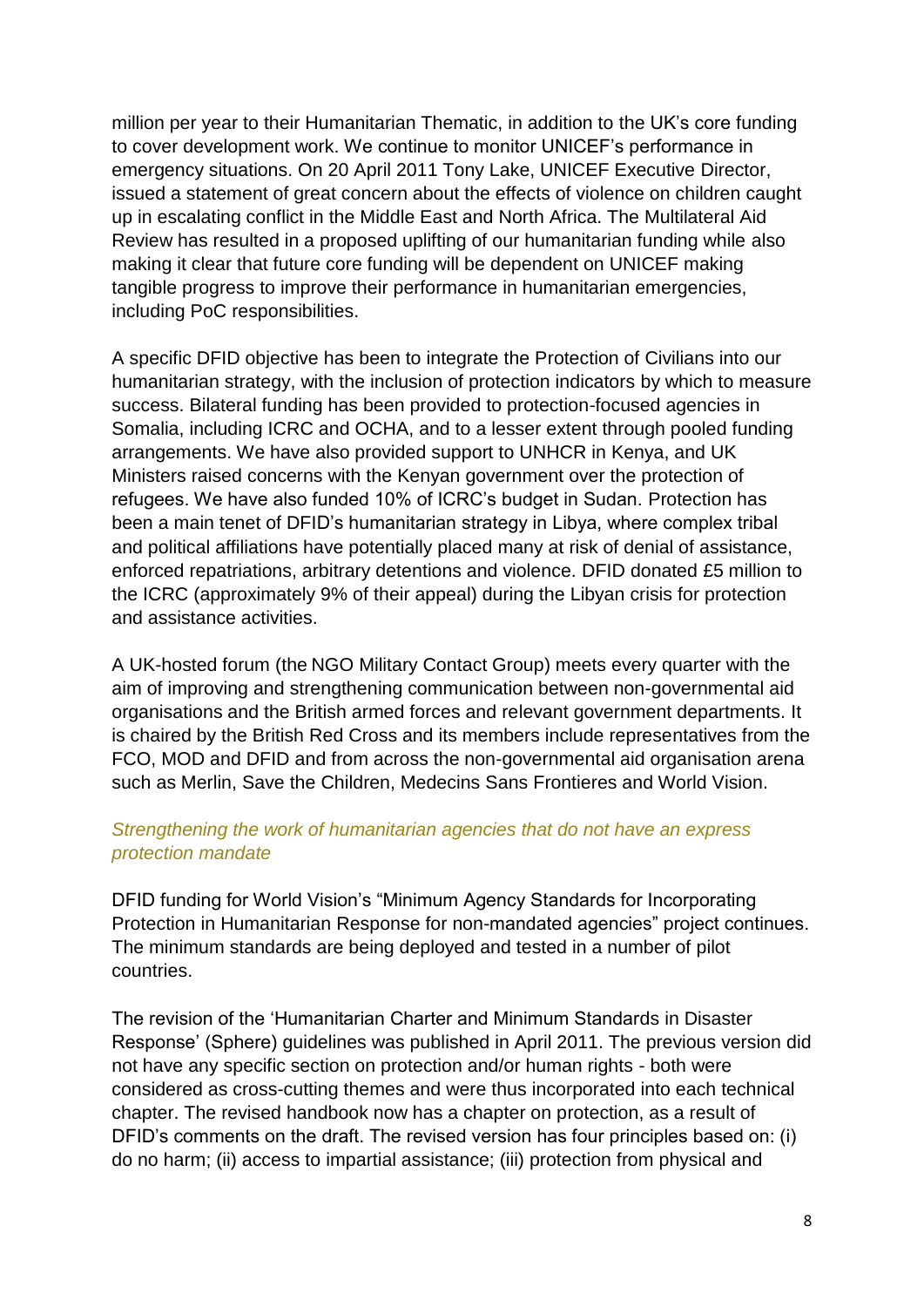physiological harm; and (iv) assistance with rights claims, remedies and recovery from abuse.

DFID routinely assesses protection needs as part of every humanitarian response. Where relevant and appropriate, non-mandated humanitarian partners are encouraged to mainstream protection issues. Protection needs were considered as part of DFID's responses to the 2010 Pakistan floods and Haiti earthquake, but in these cases protection needs were mostly covered by mandated organisations.

# **State capacity**

### *Strengthening security and justice services*

In Afghanistan, developing the Afghan National Security Forces (ANSF) is a key part of the NATO remit. They have an essential role in providing both security and governance in the country. The UK"s contribution to ANSF development is delivered through three principal means: by embedding staff officers in the NATO Training Mission Afghanistan (NTM-A) headquarters; by providing trainers and support to NTM-A training institutions; and through the partnering of deployed ANSF in Helmand province. Across Afghanistan as a whole, excellent progress is being made. We are currently ahead of schedule for meeting the target of 171,000 Afghan Army and 134,000 Afghan Police by the end of October 2011.

With DFID's budget increasing over the SR10 period, there is a significant planned increase in programming in the area of security and justice. Our recent commitment to help ten million women to access police and legal assistance and justice through the courts over the SR10 period reflects this. We are now focusing on scaling up the impact of our interventions. In August 2010 we published a How to Note on Measuring and using Results in security and justice programmes, and are taking forward new work on indicator development, data gathering (including perception studies) and impact evaluation.

Building on existing and new Violence Against Women and Girls (VAWG) programmes in 16 country offices, VAWG is a new corporate priority for DFID, as set out in both our Structural Reform Plan and one of four pillars in our new Gender Strategy launched in March 2011. DFID has developed new guidance on VAWG indicators to measure results, and is taking forward new work at the country level to better understand root causes and build an evidence base of successful interventions.

### *Improving the international community's response to security and justice issues*

HMG has continued to promote stronger co-ordination and effectiveness of international security and justice activity, at both field and HQ level. Key recent reports, particularly the 2011 World Development Report and UN Civilian Capacity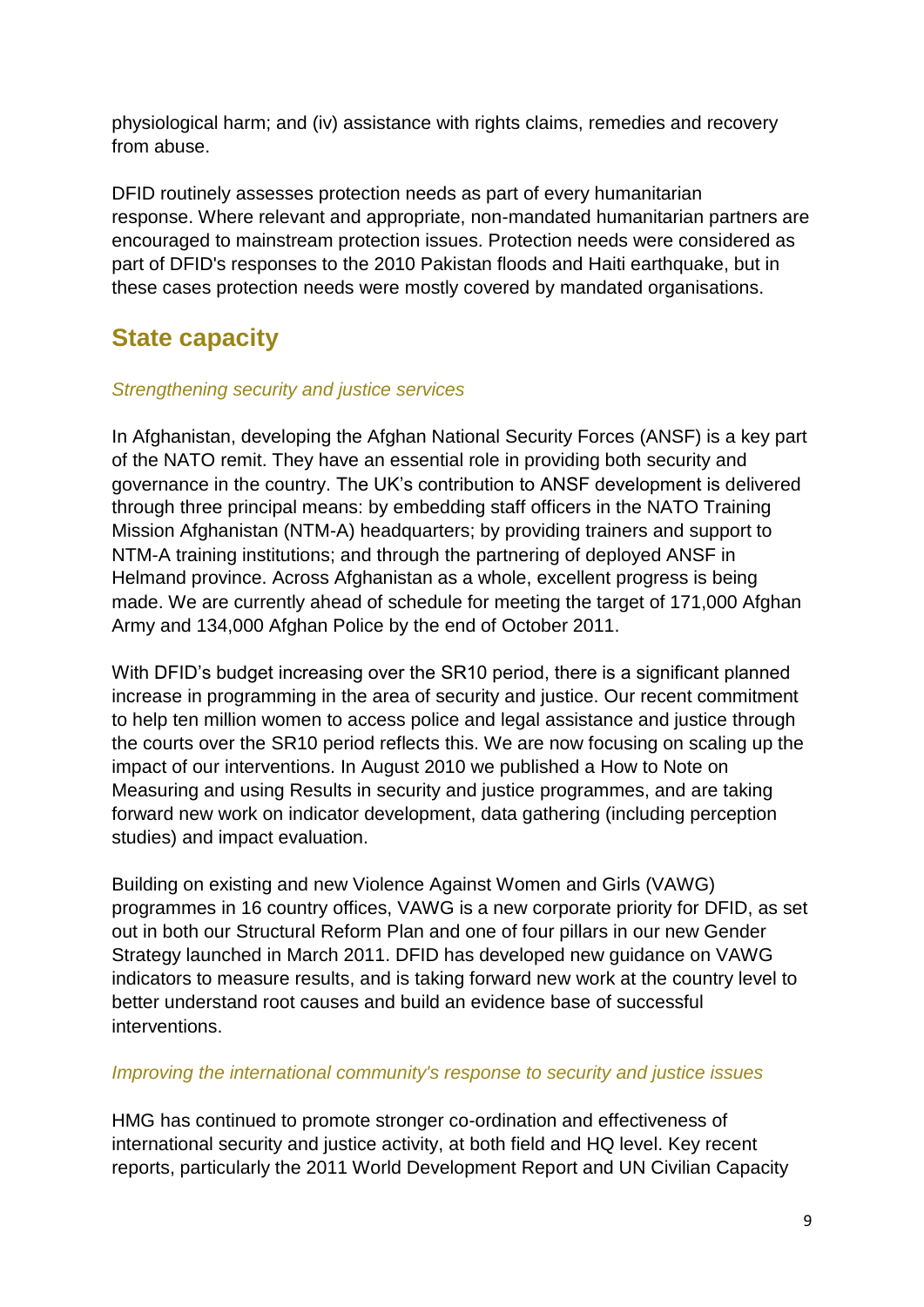Review, reflect growing recognition of the major obstacles and have made important recommendations for overcoming them. We will continue to support their implementation.

We continue to work closely with the OECD-DAC (INCAF) on strengthening the international system's effectiveness in security and justice. Through maintaining an informal working group of key donors and multilaterals the DAC is taking forward research and evaluation into the key challenges faced in implementation.

In 2010 DFID commissioned a review of Southern civil society capacity on security and justice, broken down by region and now available for use by all DFID country offices and other international actors. We work with Southern civil society both at country and global level in security and justice programming, but no longer have specific input targets.

#### *Strengthening national capacities for human rights monitoring*

In the last 12 months we have donated over £500,000 to OHCHR funds for technical assistance on implementing UPR recommendations and combating torture and contemporary forms of slavery. We strongly encourage states to work with OHCHR on a technical assistance level; this is done through UPR and bilaterally in capital recent examples include Egypt and Tunisia. The UK also strongly supports OHCHR field presences, and has worked to support continued presences in Nepal and Cambodia. Through our project work we have also supported both government and civil society projects that aim to build national capacity for human rights monitoring, including strengthening/establishing national human rights institutions; implementing UPR and Treaty Monitoring Body recommendations; and building the capacity of civil society to hold governments to account.

#### Glossary of acronyms

| <b>AMISOM</b>   | African Union Mission in Somalia                |
|-----------------|-------------------------------------------------|
| <b>ANSF</b>     | <b>Afghanistan National Security Forces</b>     |
| AU              | <b>African Union</b>                            |
| <b>BPST</b>     | <b>British Peace Support Team</b>               |
| C <sub>34</sub> | UN Special Committee on Peacekeeping Operations |
| <b>DAC</b>      | <b>Development Assistance Committee</b>         |
| <b>DFID</b>     | Department for International Development (UK)   |
| <b>DPA</b>      | Department of Political Affairs (UN)            |
| <b>DPKO</b>     | Department of Peacekeeping Operations (UN)      |
| <b>DPRK</b>     | Democratic People's Republic of Korea           |
| <b>ECOSOC</b>   | Economic and Social Council (UN)                |
| <b>FCO</b>      | Foreign & Commonwealth Office (UK)              |
| <b>HERR</b>     | Humanitarian Emergency Response Review          |
| <b>HMG</b>      | Her Majesty's Government                        |